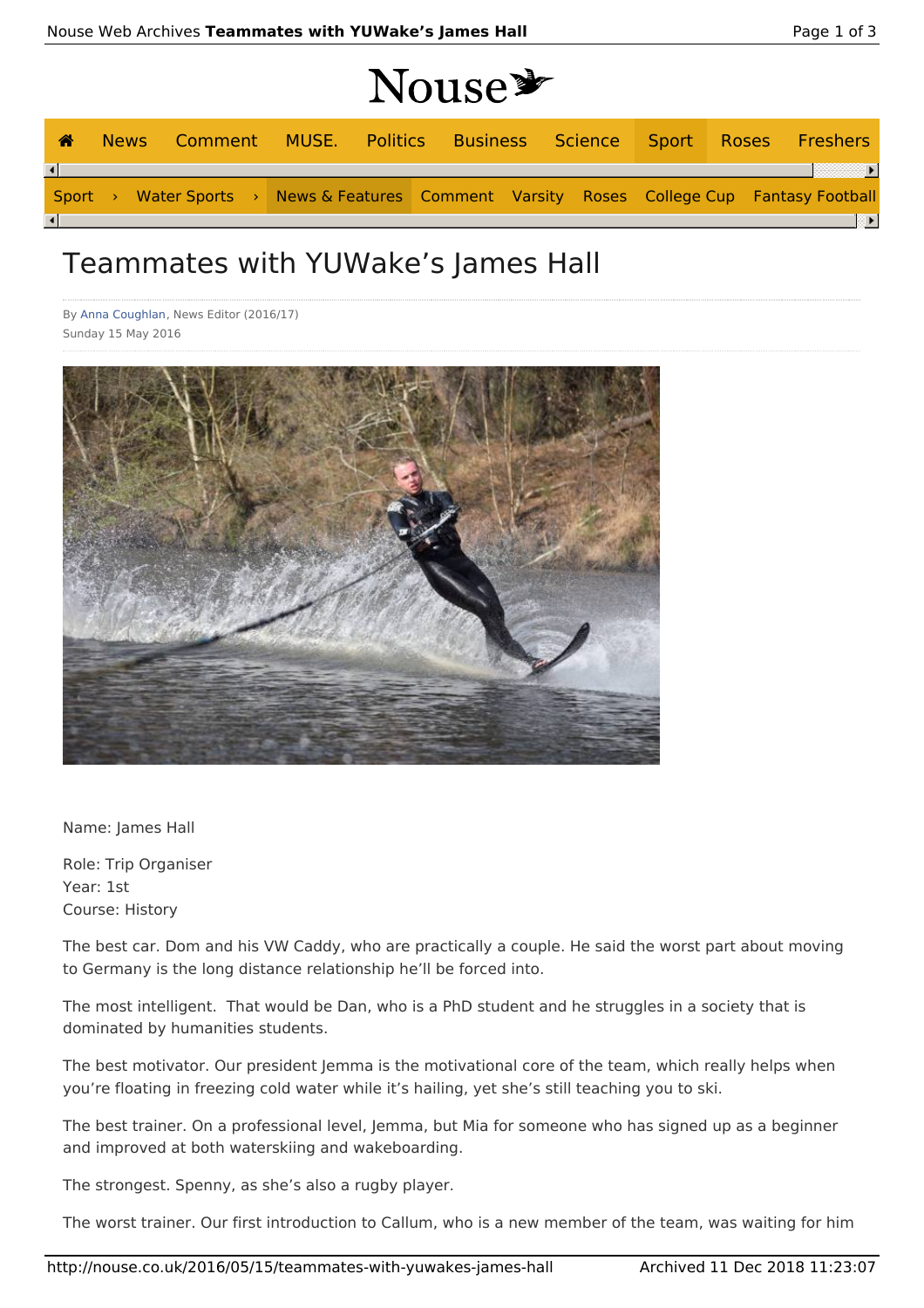to arrive to our first Roses training session only to learn he didn't realise it was on Saturday and was still in bed.

The most hardened drinker. Lara, our previous president and founder of the society, will never let us down on a social by going missing halfway through and ending up in the back of the VW camper van in Kuda.

The biggest lightweight. 'One bottle of wine Alicia'.



Most Read Discussed 1. Men's Football 3s fight back to win on Derby Day 2. Premier League Round-Up: Gameweek 15 3. Zidane the greatest of all time 4. Mind over Matter: An insight into the psychology of boxing 5. Women's sport to open and close Roses 2019 6. Is lad culture really a bad thing?

## Write for Nouse Sport

Get in touch with the editors

Join the Facebook group

## More in Sport

York 'Movember' total revealed

Premier League Round-Up: Gameweek 15

Premier League Round-Up: Gameweek 14

Men's Football 3s fight back to win on Derby Day

Premier League Round-Up: Gameweek 13

Netball 1s show Roses mettle in front of large crowd

About Nouse Who's Nouse Website Credits Contact Us Advertising Archives Student Discounts